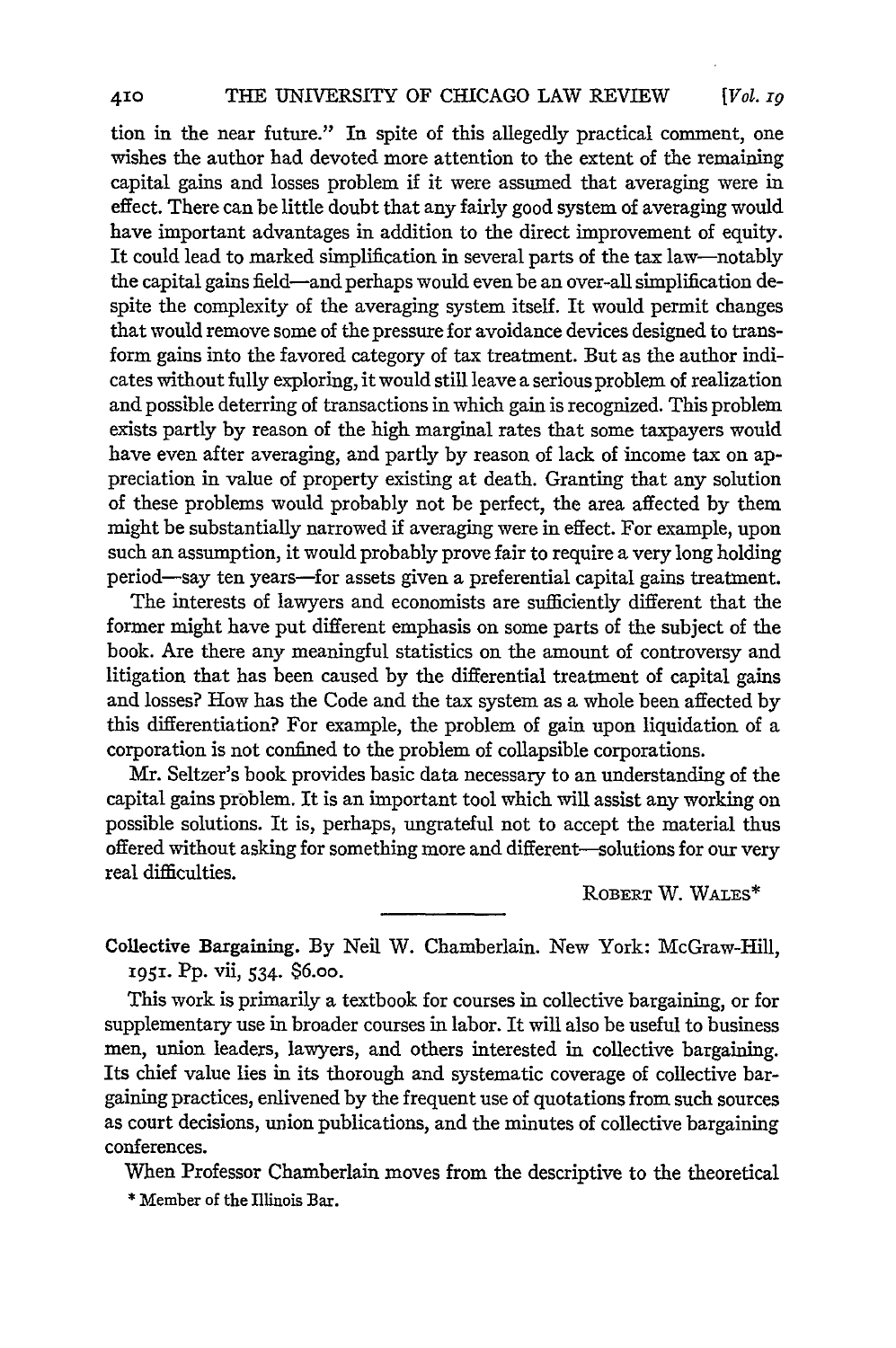level, he is less successful. In Chapters 6 and 7, entitled "The Nature of the Bargaining Process" and "The Nature of the Collective Agreement," respectively, he outlines three theories of collective bargaining: the marketing theory, the governmental theory, and the managerial theory, which he favors. To each is attached a corresponding view of the collective agreement, the agreement as a contract, as industrial jurisprudence, and as administrative standards. Chamberlain's stress is on the logical development of the theories, and the results of applying them. Thus he states: "The distinctions which have been made... are not simply abstract issues or of academic interest alone. They lead to differences of practice which may be vitally significant in determining the degree of success or failure of the bargaining relationship" (p. **157).** This emphasis might well have been reversed, for it is the practice in a given bargaining relationship which determines which theory will fit it best, and the practice is in turn influenced as much by objective factors as **by** the theories of the participants.

The lack of attention to the external determinants of the nature of particular bargaining relationships is especially apparent in Chamberlain's discussion of union-management cooperation for productive efficiency. He is strongly in favor of such cooperation, and optimistic about its expansion, even, it seems, to very large firms. But, to date, cooperation has been confined to small firms in economic difficulties, and there is every reason to expect this to continue. To talk of the possibility of union-management cooperation in Westinghouse or U. S. Rubber is to ignore the fact that such firms are never likely to meet a competitive threat to their survival, or to the survival of the jobs of their workers. Without this threat, unions are likely to act as watchdogs over management rather than as partners with it. Nor is this necessarily undesirable, for in giant firms, management can achieve a high degree of productive efficiency without union assistance, but the individual worker may face pressing human problems. The union which competes with management for worker loyalty may be better able to solve these problems than the union which is primarily concerned with increasing output.

When he turns to the economic aspects of collective bargaining, Chamberlain indulges in the favorite indoor sport of labor economists—disparagement of the marginal productivity theory. His opposition to the orthodox theory of wages seems to be based largely on misunderstanding. For example, he gives as one of the fundamental assumptions of marginal productivity theory that "we are dealing with an economy composed of relatively small-scale business" (p. 336), thus ruling the theory out of court at the outset. It is true that only under perfect competition will the determination of wages according to marginal productivity principles produce the optimum allocation of resources. Yet, the descriptive as opposed to the normative application of marginal productivity principles to the monopoly case is so well known that it is hard to imagine how Chamberlain could have overlooked it. Some other assumptions of the theory-especially profit maximization-run into difficulty in the monopoly case, but this lies at a more sophisticated level of criticism.